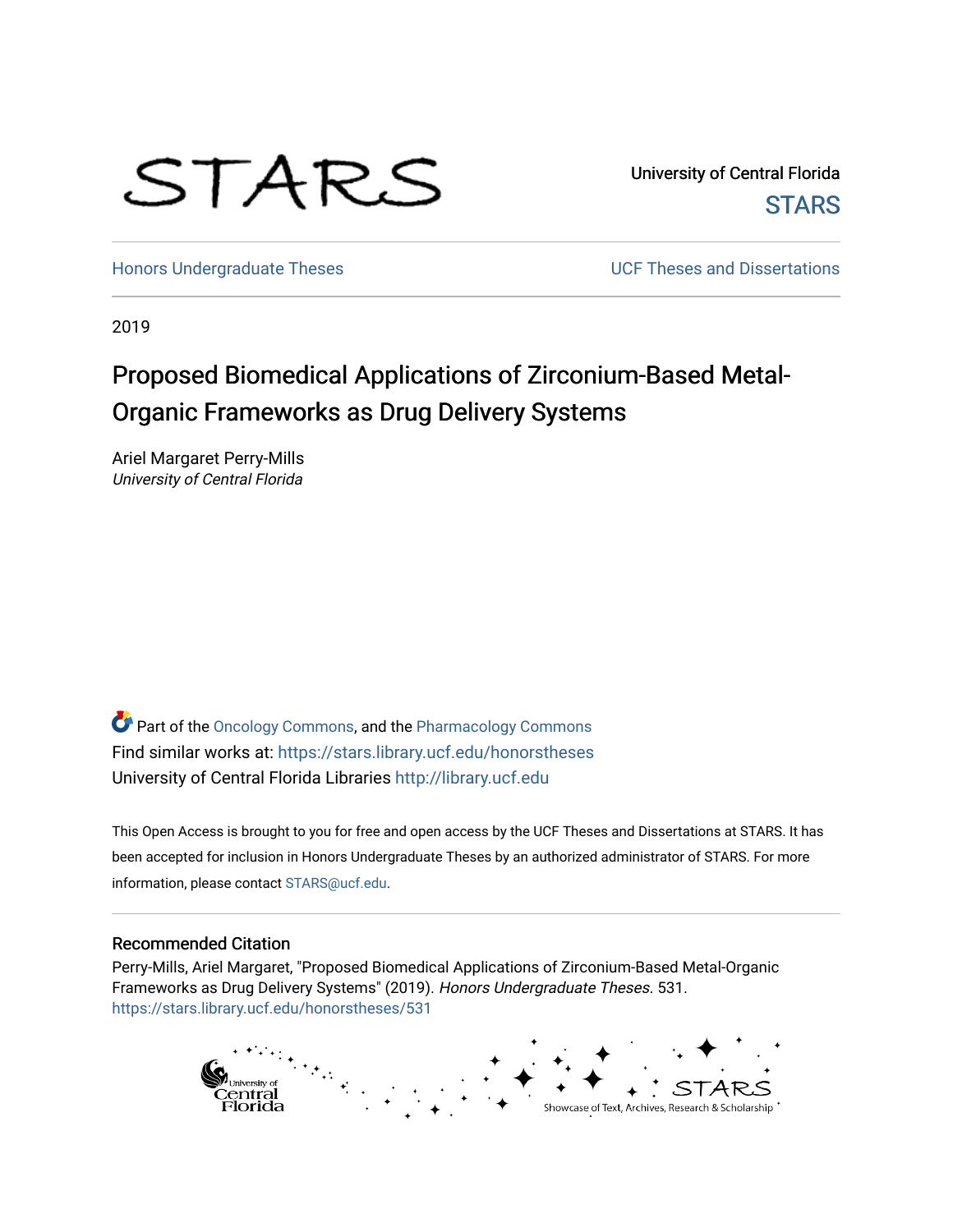# PROPOSED BIOMEDICAL APPLICATIONS OF ZIRCONIUM-BASED METAL-ORGANIC FRAMEWORKS AS DRUG DELIVERY SYSTEMS

by

### ARIEL MARGARET PERRY-MILLS

A thesis submitted in fulfillment of the requirements for the Honors in the Major Program in Biomedical Sciences in the Burnett School of Biomedical Sciences and in the Burnett Honors College at the University of Central Florida Orlando, Florida

Spring Term 2019

Major Professors: Fernando Uribe-Romo and Robert Borgon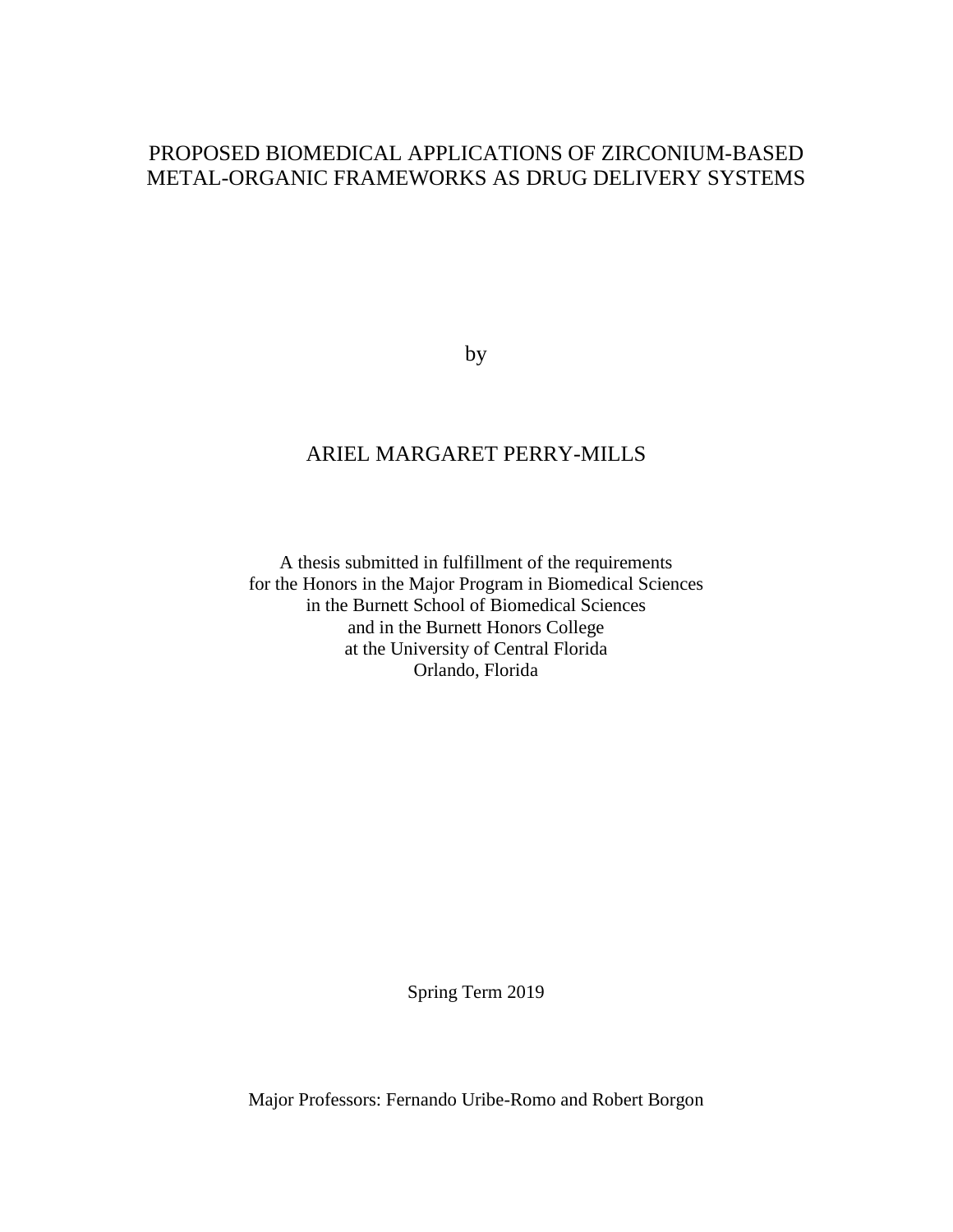#### **ABSTRACT**

Metal-organic frameworks (MOFs) are a class of highly crystalline nanoporous materials that selfassemble from inorganic metal oxide clusters and multitopic organic linkers. MOFs can be altered in terms of the types of metals and structures of organic linkers used, allowing for a high degree of customization and manipulation of the synergistic chemical or physical properties that arise from the precise coordination of their molecular components, including exceptionally large surface area and pore size. Zirconium-based MOFs, called UiOs in honor of their conception at the University of Oslo, also show remarkable chemical stability in both acidic and basic environments, making them excellent candidates for biomedical applications as drug delivery systems, where they can either function as molecular cargo ships, with drugs packed into their pores, or as controlled release systems, in which drug molecules are directly attached to their ligands for precise delivery. The objective of this work is to prepare water-stable MOFs whose linkers are decorated with functional groups that have potential compatibility in drug delivery systems and to explore the efficacy of certain synthesis conditions in terms of the crystallinity of the MOF product. Thus, we hope to establish a basis for the ligation of anticancer drugs and fluorescent tags to MOFs for their controlled release at a specified location within the body. These targeted release mechanisms represent new therapeutic possibilities in terms of cancer treatment as their specificity would mitigate damage to healthy tissues, thereby addressing one of the greatest weakness of present treatment options.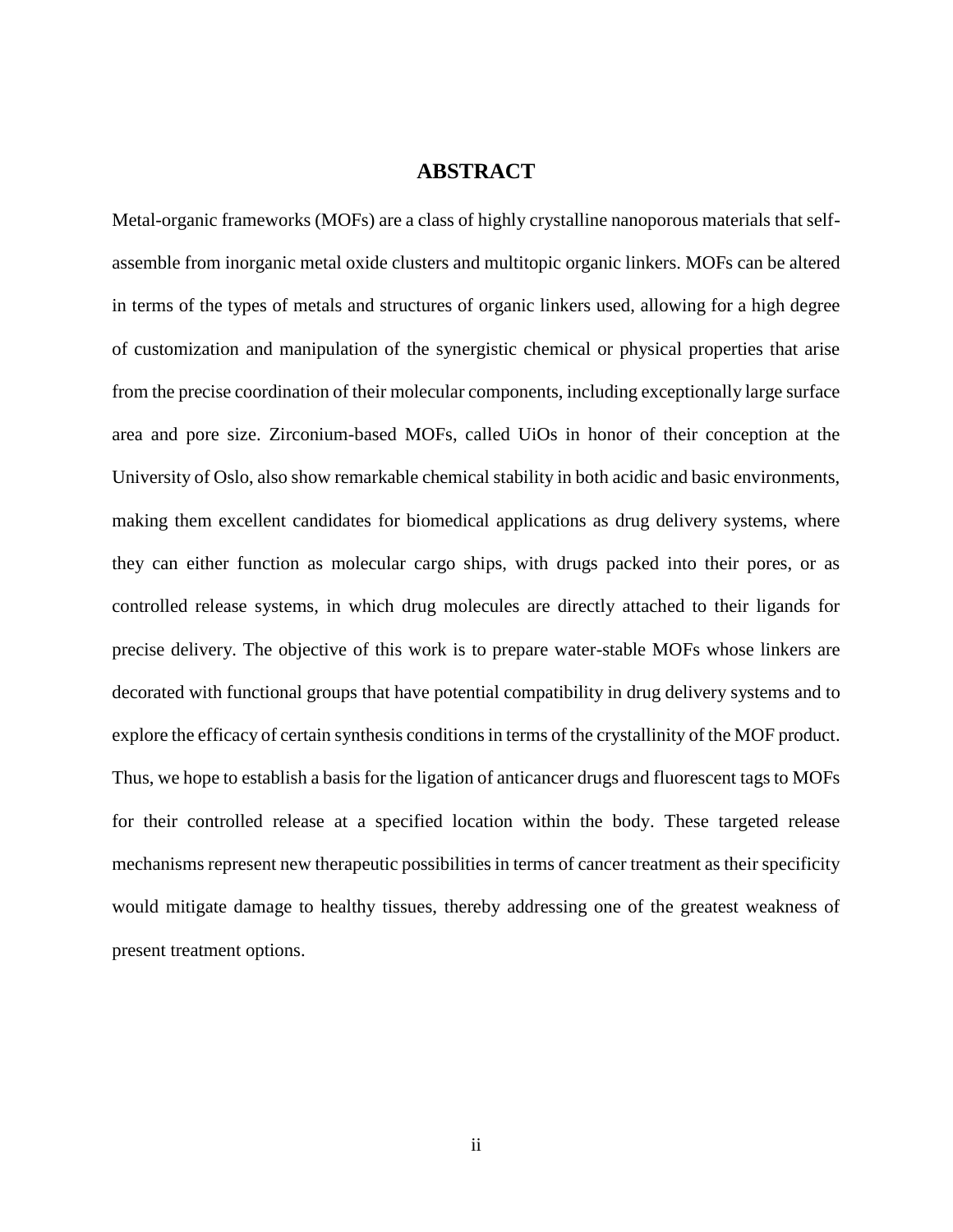# **TABLE OF CONTENTS**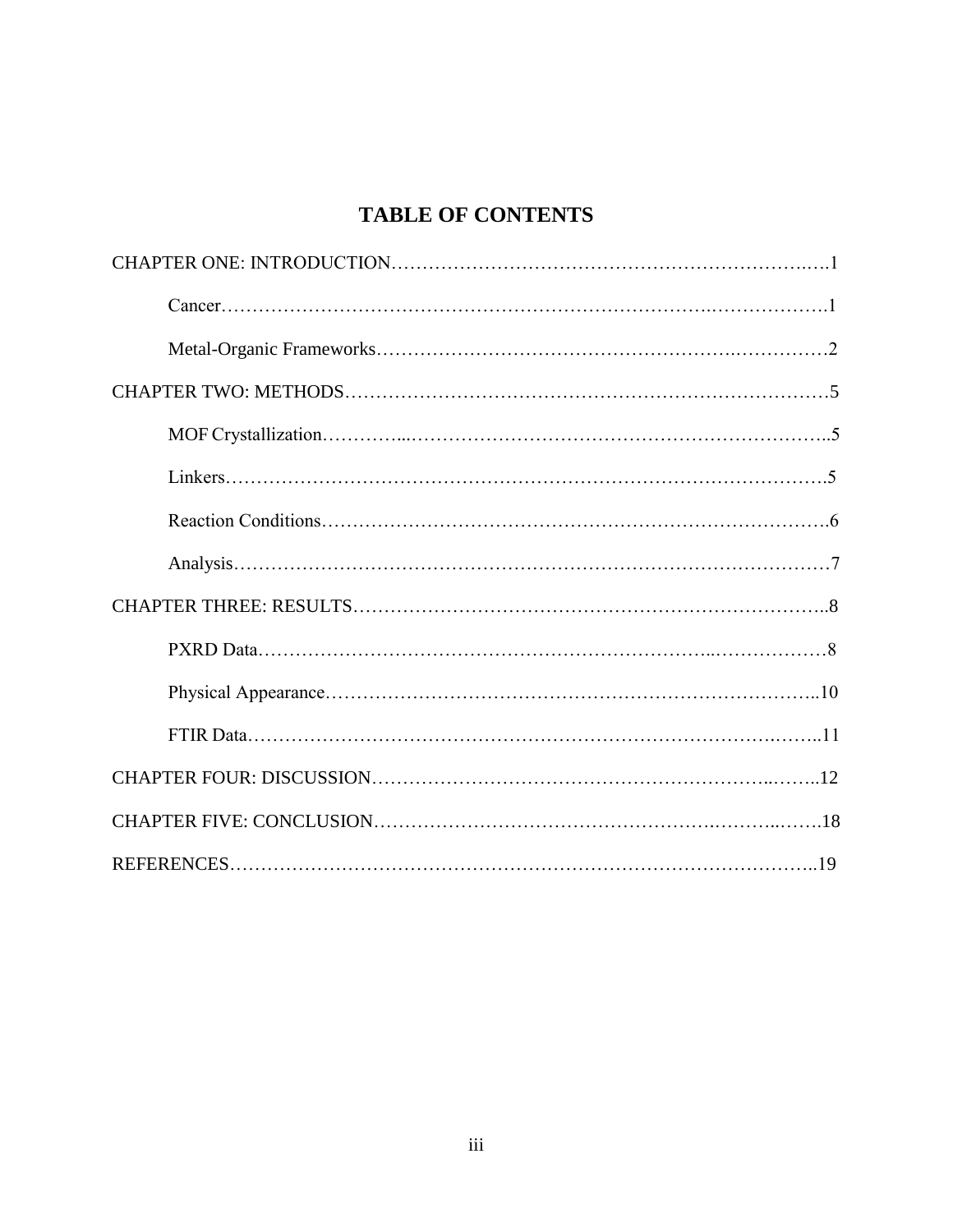#### **CHAPTER ONE: INTRODUCTION**

#### Cancer

<span id="page-4-0"></span>Cancer is a general term that describes a disease process by which healthy cells abnormally develop into tumor cells that display disrupted cellular function, abnormal cell division and growth, and the ability to metastasize to other tissues. Affected cells then interfere with the metabolic function of the organ systems of which they are a part, resulting in a wide variety of disease states that differ depending on the areas being affected and the extent of tumor growth. Cancer arises due to interactions between individual genetic factors and external carcinogens, which can be physical (radiation), chemical (toxins or contaminants), or biological (infection from certain pathogens) in nature. Cancer is the second leading cause of global mortality, causing approximately 16% of all deaths, and one of the leading causes of morbidity.<sup>1</sup> Furthermore, diagnoses are expected to increase globally by 70% over the next two decades.<sup>1</sup>

#### Current Clinical Treatments for Cancer

Current clinical treatments for cancer take many forms and often involve a multidimensional approach that incorporates two or more techniques in an effort to cure their unique cancer and temper both the symptoms associated with the disease itself and the symptoms associated with the treatments, which, due to their aggressive nature, often carry adverse side effects. Treatments are chosen based on each individual case and can take the form of surgery, radiation therapy, chemotherapy, immunotherapy, targeted therapy, hormone therapy, stem cell transplants, and precision medicine. <sup>2</sup> Aspects of cancer such as tumor cell heterogeneity, which describes diversity of cancer cells due to heterogeneous protein function within a given tumor, pose threats to the success of targeted cancer treatments. A given drug may destroy only the cells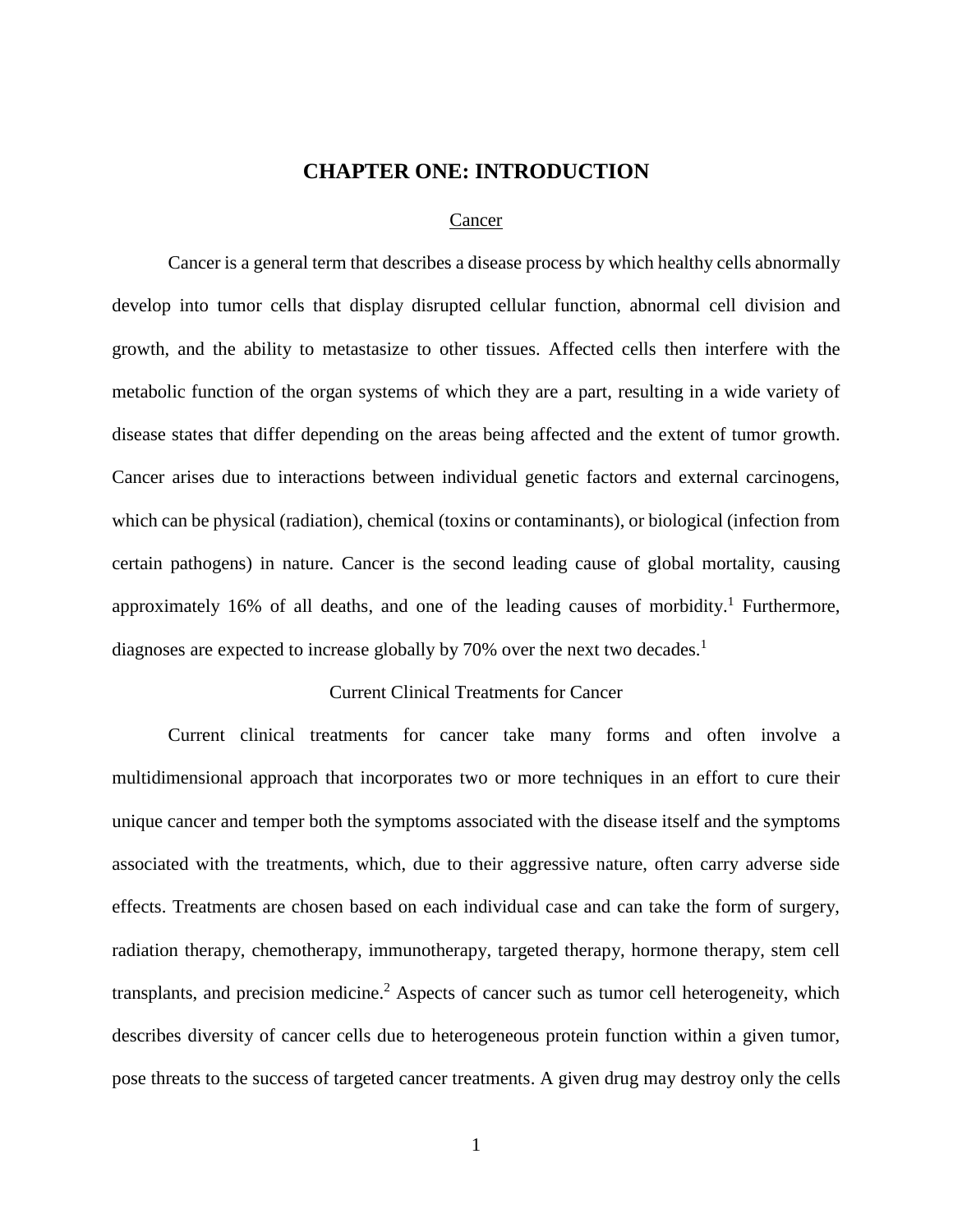identified in a primary biopsy, allowing histologically different, unnoticed cells to flourish in a form of tumor adaptation and reemergence.<sup>3</sup> Challenges to treatment primarily arise from the unique nature of each cancer case. Strategies such as targeting actionable alterations in oncogenetic cancers and immunobiological treatments are showing promise, although they are limited by heterogeneity and acquired resistance to treatment. Based on these factors, it is thought that a multifaceted approach comprised of various forms of precision medicine will prove to be most effective in cancer treatment.<sup>4</sup> At present, chemotherapy, radiation therapy, and surgery remain the most common forms of cancer treatment.

#### Nanomedicine

Nanomedicine, which encompasses a wide range of specific drug-delivery systems, is emerging as a promising targeted cancer treatment option as it is capable of both improving the efficacy of the delivered anticancer drugs and reducing detrimental side effects of the drugs on normal, healthy tissues. Nanomedical drug delivery systems can take the form of passive drug delivery, which relies on the buildup of a given anticancer drug in a specific area, or active drug delivery, in which the drug release is mediated by molecular recognition<sup>5</sup>. Metal-organic frameworks represent a new realm of possibility for nanomedicine due to their extreme customizability, which could include cancer treatments requiring specialized drug delivery vessels<sup>6</sup>.

#### Metal-Organic Frameworks

Metal-organic frameworks (MOFs) are a class of crystalline nanoporous materials that are self-assembling structures consisting of inorganic metal clusters and highly customizable organic ligands that serve as linkers between the inorganic clusters in the structure. <sup>6</sup> MOFs can be altered via the identity, geometry, functionality, and size of their components, making them highly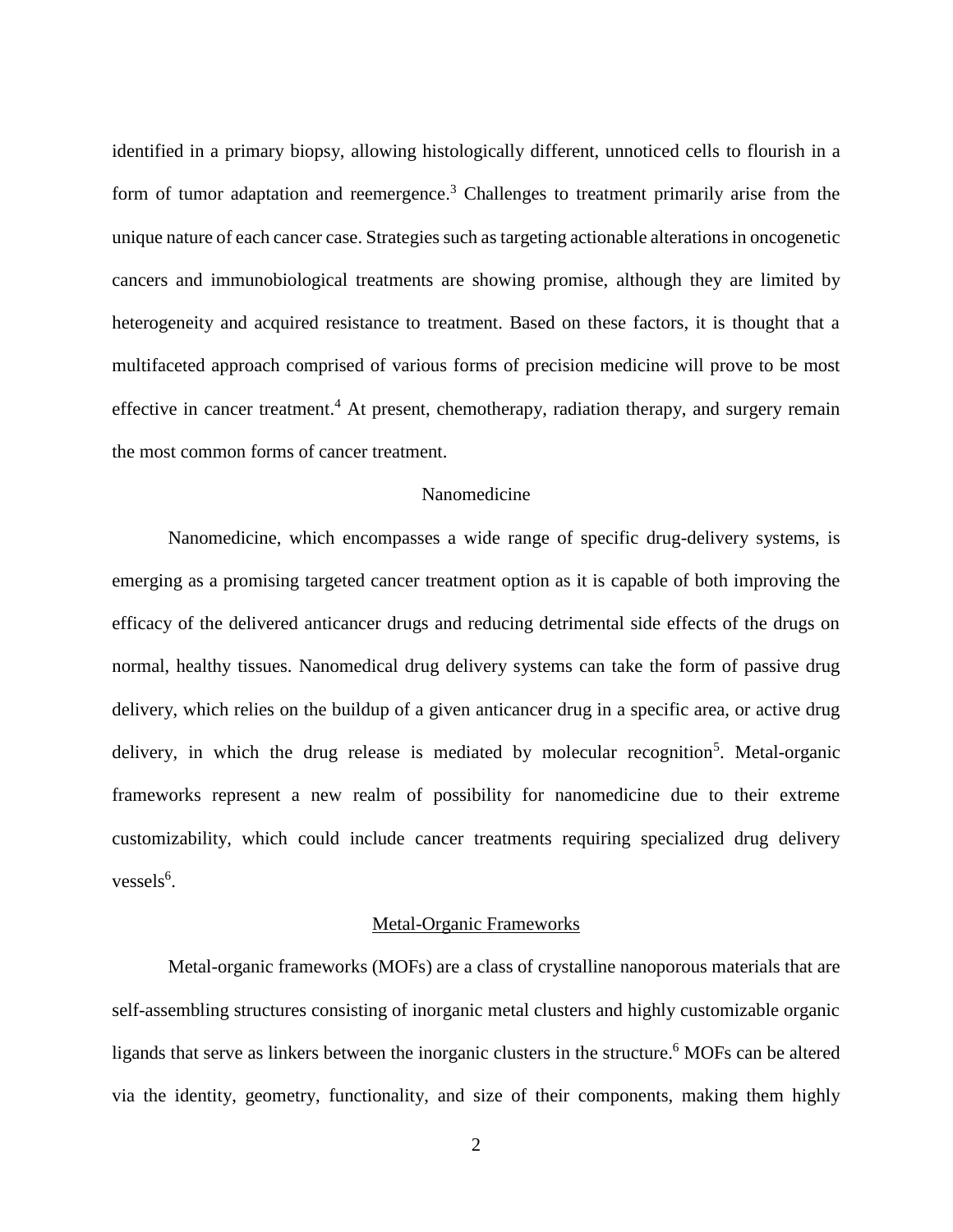customizable, with more than 20,000 unique MOFs having been reported and studied between 2003 and 2013.<sup>7</sup> According to Roswell and Yaghi, for a compound to be classified as a MOF, the compound must have strong bonding that provides robustness and stability, linkers that are available for modification via organic synthesis, and a geometrically well-defined structure, implying high crystallinity. These characteristics are essential to fulfill the purpose of a MOF: the exhibition of a desired synergistic chemical or physical properties arising from the precise coordination of its molecular components. <sup>8</sup> MOFs have extremely high surface areas, ranging from 1,000 to 10,000  $m^2/g$  depending on their chemical composition. This is directly linked to their exceptionally large pore sizes of up to 2 nm, making them excellent molecular carriers and transporters. Composed entirely of strong bonds via reticular synthesis, MOFs exhibit extreme thermal and chemical stability, remaining stable at temperatures ranging from 250˚C to 500˚C. Research into metal-organic frameworks (MOFs) has begun to explore the possibilities of using MOFs as anticancer drug delivery materials due to the tunability of their pore size and the possibility for almost limitless customization of linker functional groups.<sup>6,7,9</sup>

#### UiO MOFs

The Zr(IV)-based UiO series of MOFs, which show stability in highly acid (pH 1) environments as well as highly basic environments (pH 14), have been shown to be biomedically compatible, exhibiting low toxicity and being readily taken up by somatic cells.<sup>7,9</sup> As a result of their stability, low toxicity, high surface area, large pore size, and extreme customizability, UiO MOFs are prime candidates for medical applications as drug-delivery systems, either as molecular cargo ships with drugs packed directly into their pores or as controlled release systems in which drug molecules are directly attached to their ligands for precise, directed release. 6,10 The objective of this work is to synthesize water-stable UiO MOFs whose functional groups show promise as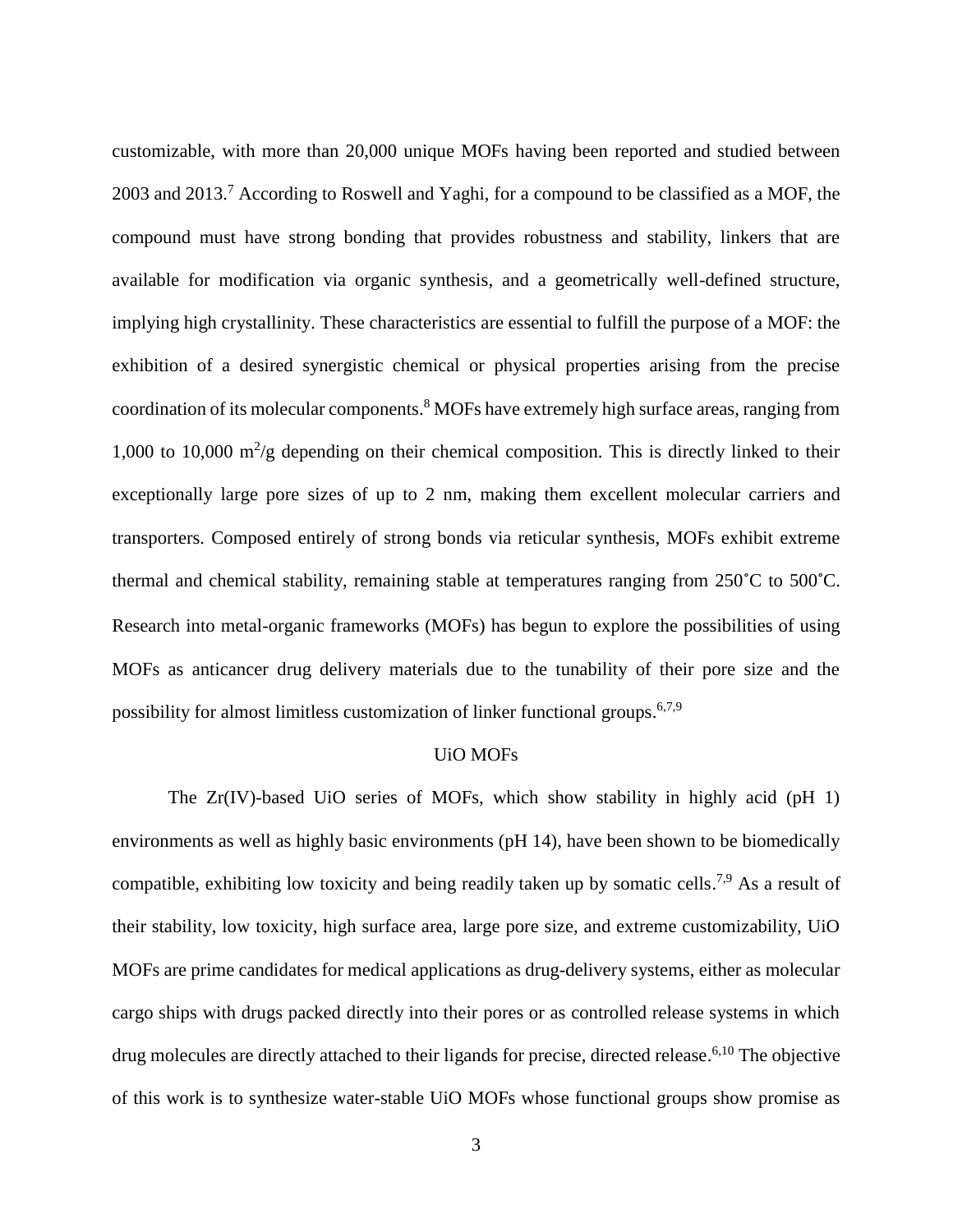potential components of future drug delivery systems and to determine the synthesis conditions that most favor their successful crystallization, specifically the crystallization of MOFs containing the linkers shown in Figure 2.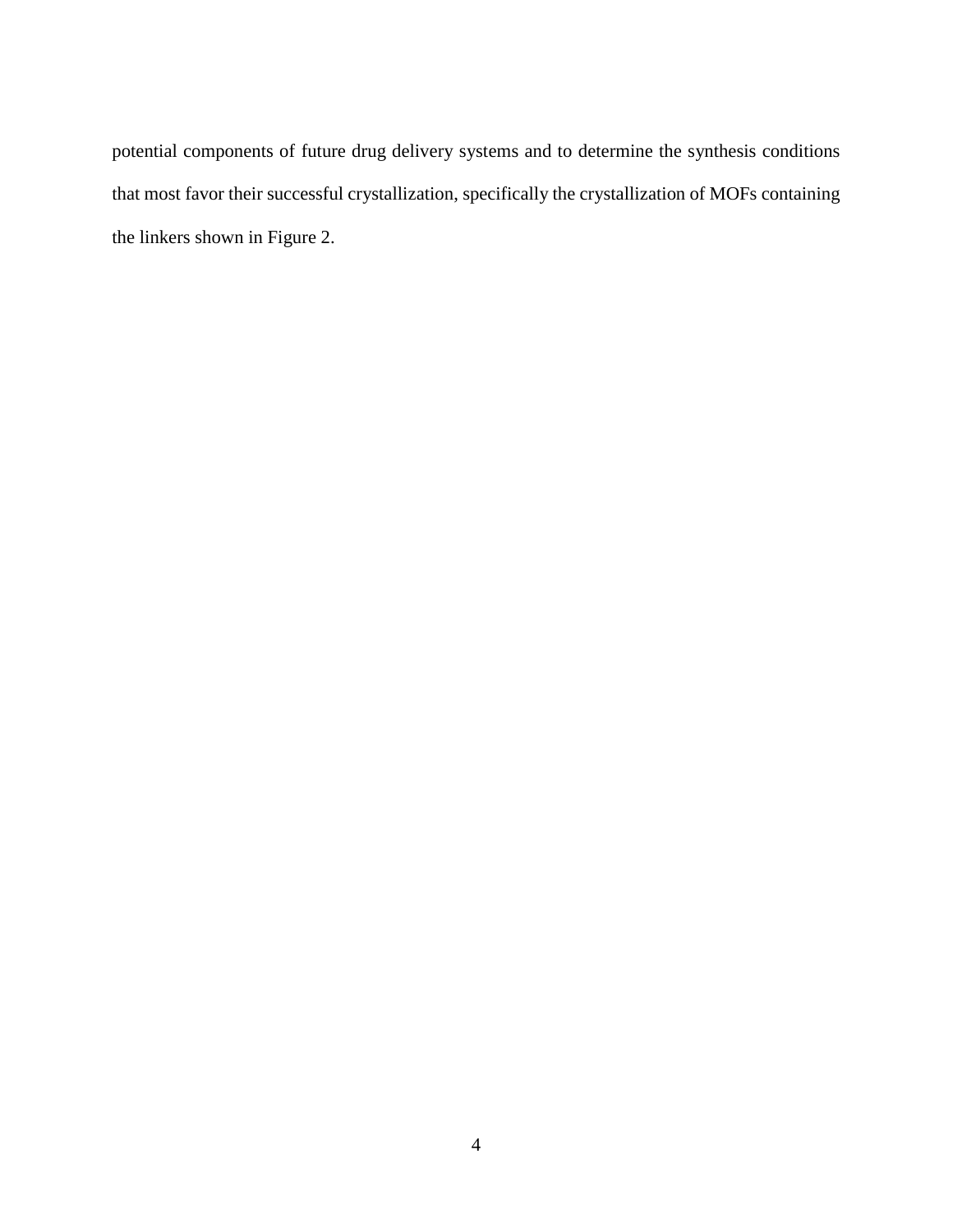#### **CHAPTER TWO: METHODS**

#### MOF Crystallization

<span id="page-8-0"></span>The standard synthesis of metal-organic frameworks is a solvothermal crystallization reaction requiring a metal source, an acid, elevated temperatures, and sufficient time for the reaction to take place, as shown in Figure 1. The result is the formation of the crystalline matrix of the UiO-66 MOF. Figure 1 shows one unit cell of which there are many continuously repeating within any given MOF particle, forming a continuous network of space-filled cells.



**Figure 1:** Standard UiO-66 MOF crystallization indicating the general materials and conditions required for such a reaction to be carried out. The yellow sphere illustrates the open space present within the center pore of the compound.

#### Linkers

The linkers selected, shown in Figure 2, are of varying stability and reactivity, and provide the possibility of pre- or post-synthetic substitution or modification with the exception of linker (a) which forms the unadorned UiO-66, the most fundamental UiO-MOF, illustrated in Figure 1. The linkers containing a single central phenyl ring result in the formation of UiO-66-type compounds, while the terphenyl linkers result in the formation of UiO-68-type compounds according to the standard naming conventions of UiO-MOFs.<sup>7</sup>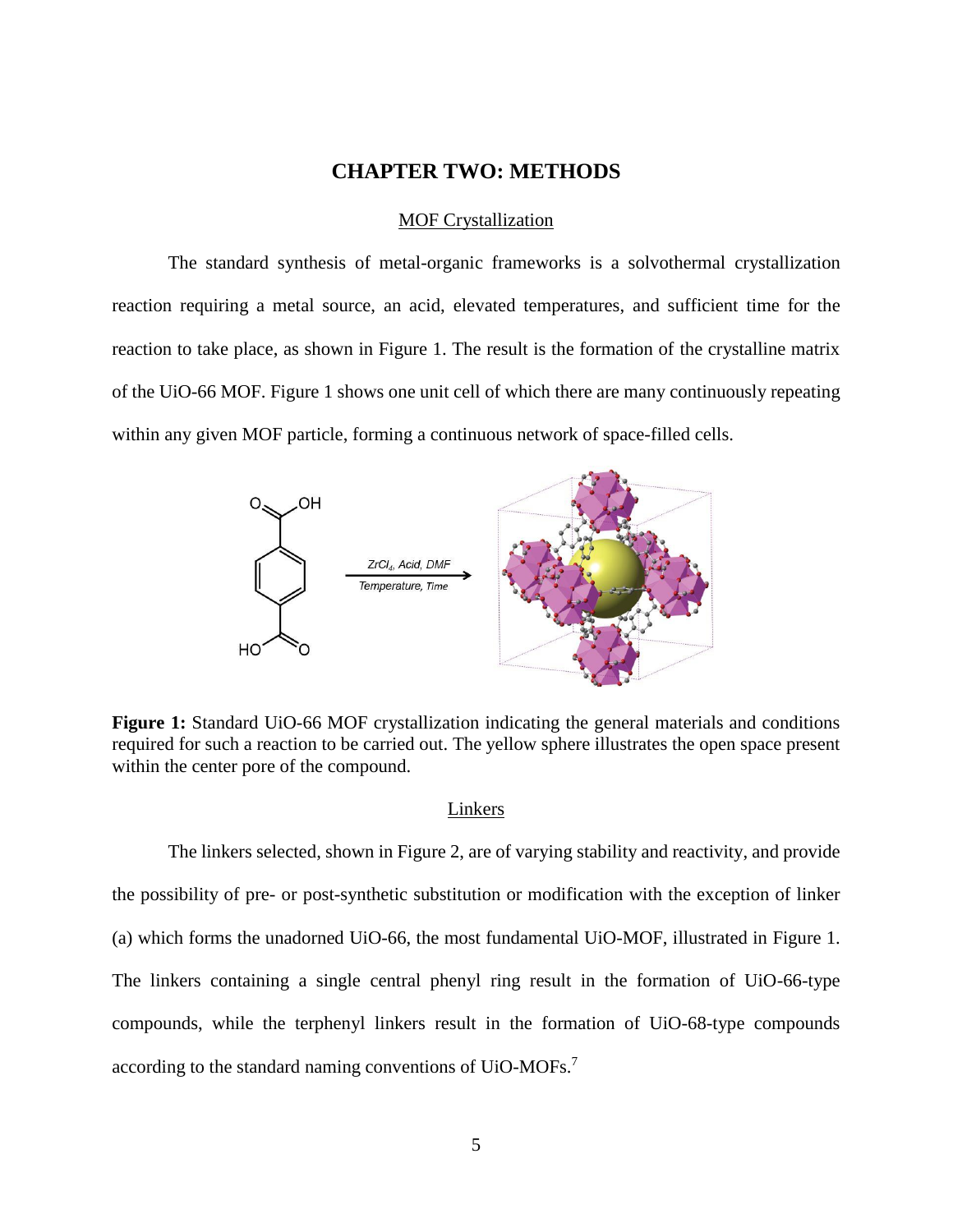

**Figure 2:** Organic linkers used: (a) *p*-carboxybenzoic acid linker, crystallizes to UiO-66; (b) amino linker, crystallizes to UiO-66-NH<sub>2</sub>; (c) di-trimethylsilyl linker, crystallizes to UiO-68-TMS<sub>2</sub>; (d) di-OMOM linker, crystallizes to UiO-68-OMOM2; (e) tetra-fluoro linker, crystallizes to UiO-68- F4; (f) cyano linker, crystallizes into UiO-68-CN.

#### Reaction Conditions

The reaction conditions, as defined in Table 1, were selected based upon previous experiments conducted within the laboratory in which this work was completed as being those that would be most likely to include an optimal set of conditions for each MOF being synthesized. This is necessary given that the presence of pre-synthetic functional groups is known to affect the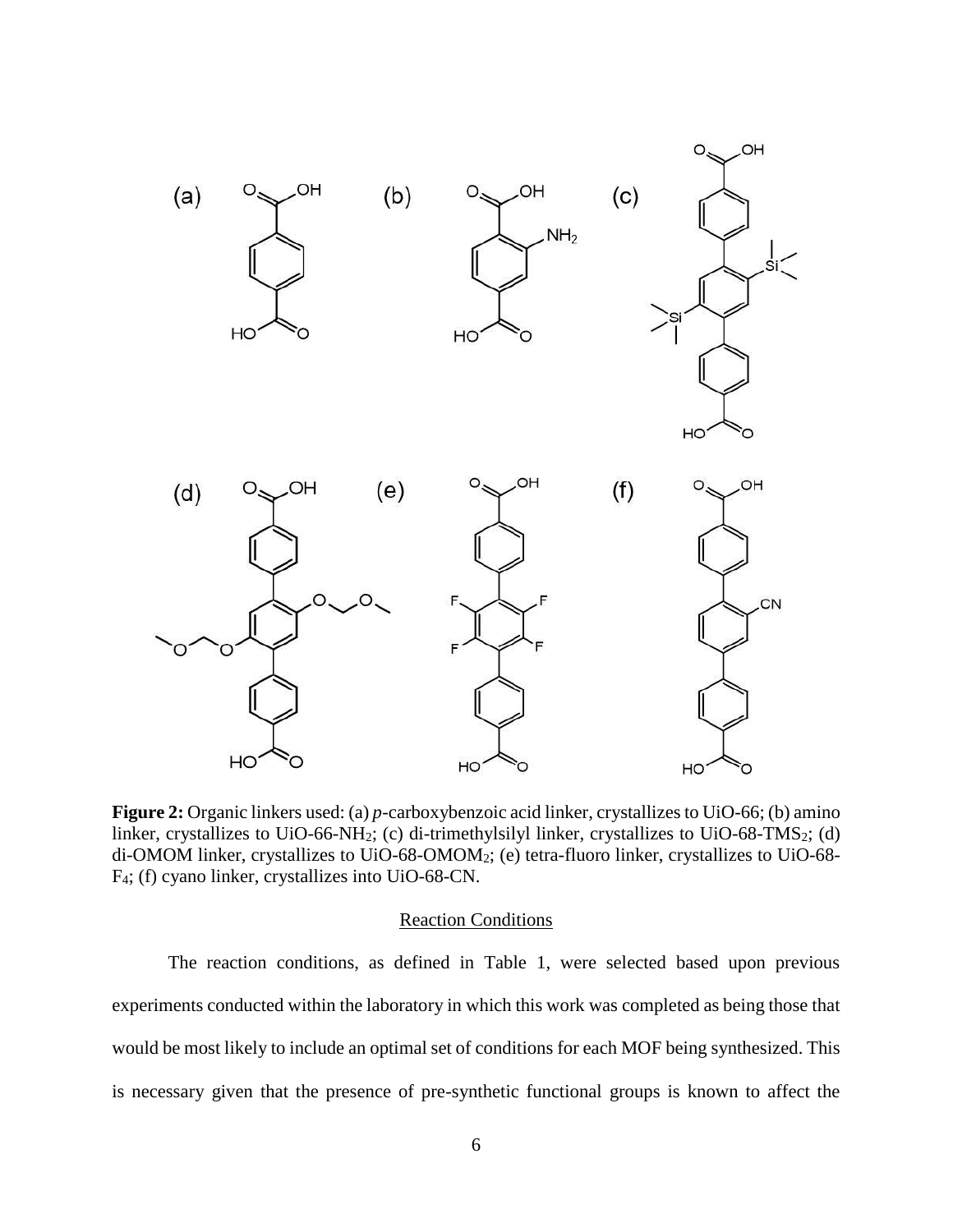success of synthesis, and that by using a variety of synthetic methods, one is more likely to derive success from at least one set of conditions.

| Acid        | <b>Equivalents</b><br>(EQ) | <b>Temperature</b> | <b>Time</b> | <b>Linker</b> to<br><b>Metal</b><br><b>Cation Ratio</b> | <b>Metal</b><br><b>Source</b> |
|-------------|----------------------------|--------------------|-------------|---------------------------------------------------------|-------------------------------|
| <b>BzOH</b> | 15                         | 120 °C             | 4 days      | 1:1                                                     | $ZrCl4$ , DMF                 |
|             | 25                         |                    |             |                                                         |                               |
| <b>AcOH</b> | 120                        |                    |             |                                                         |                               |
|             | 200                        |                    |             |                                                         |                               |
| L-Proline   | 2.5                        |                    |             |                                                         |                               |
|             |                            |                    |             |                                                         |                               |
| <b>TFA</b>  | 15                         |                    |             |                                                         |                               |
|             | 25                         |                    |             |                                                         |                               |

**Table 1:** Reaction conditions for crystallization.

All reactions were carried out over the course of the 4 days in flame-sealed, air-free seal tubes. Following removal from the oven, the tubes were allowed to cool to room temperature before being cut open and filtering the product over nylon.

#### Analysis

The compounds were analyzed for crystallinity via a powder X-ray diffraction (PXRD) and for structural integrity via Fourier-transform infrared spectroscopy (FTIR).<sup>11,12</sup>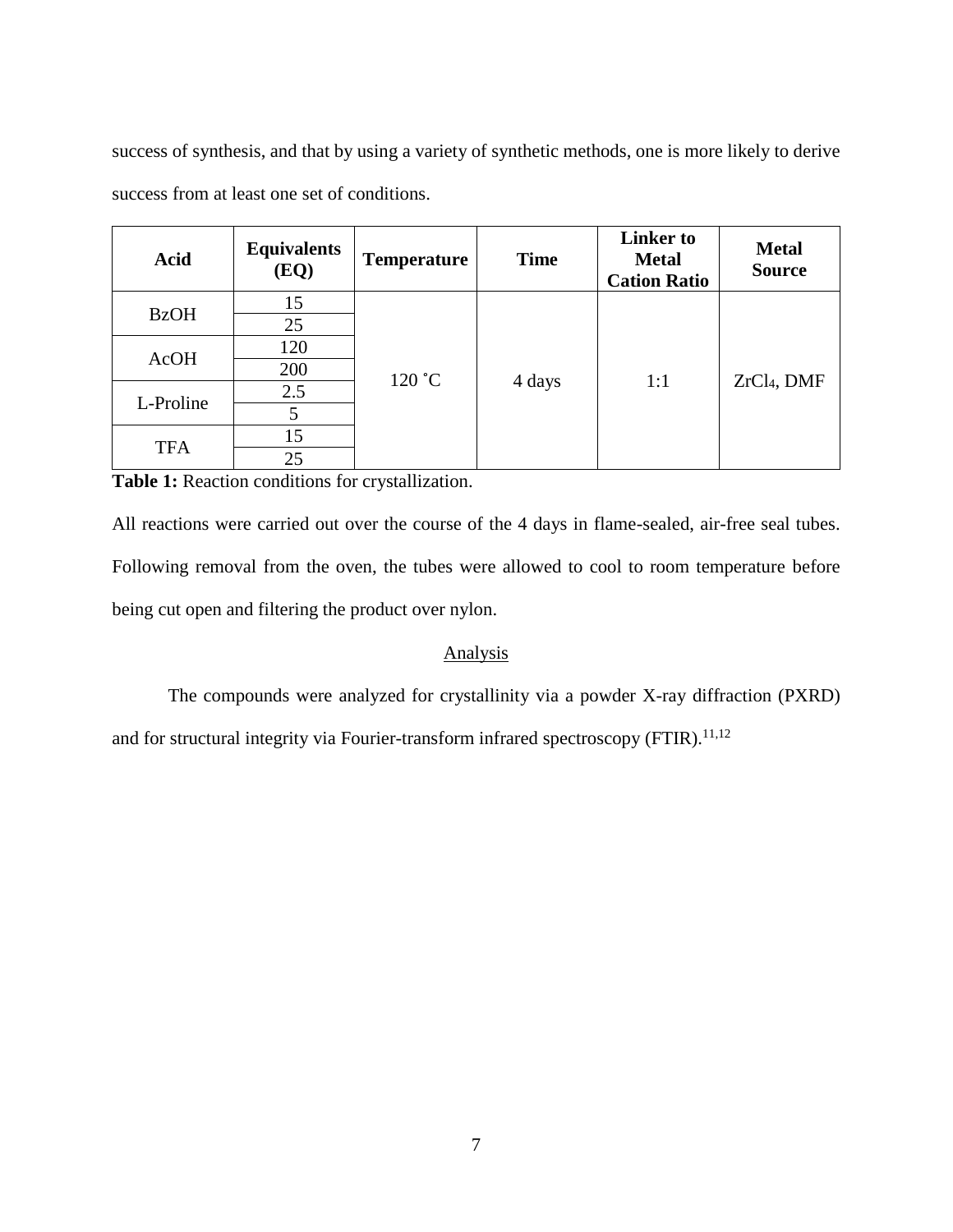# **CHAPTER THREE: RESULTS**

PXRD Data

<span id="page-11-0"></span>

**Figure 3:** PXRD data from successful syntheses of select UiO MOFs under optimal reaction conditions demonstrating clear crystallinity.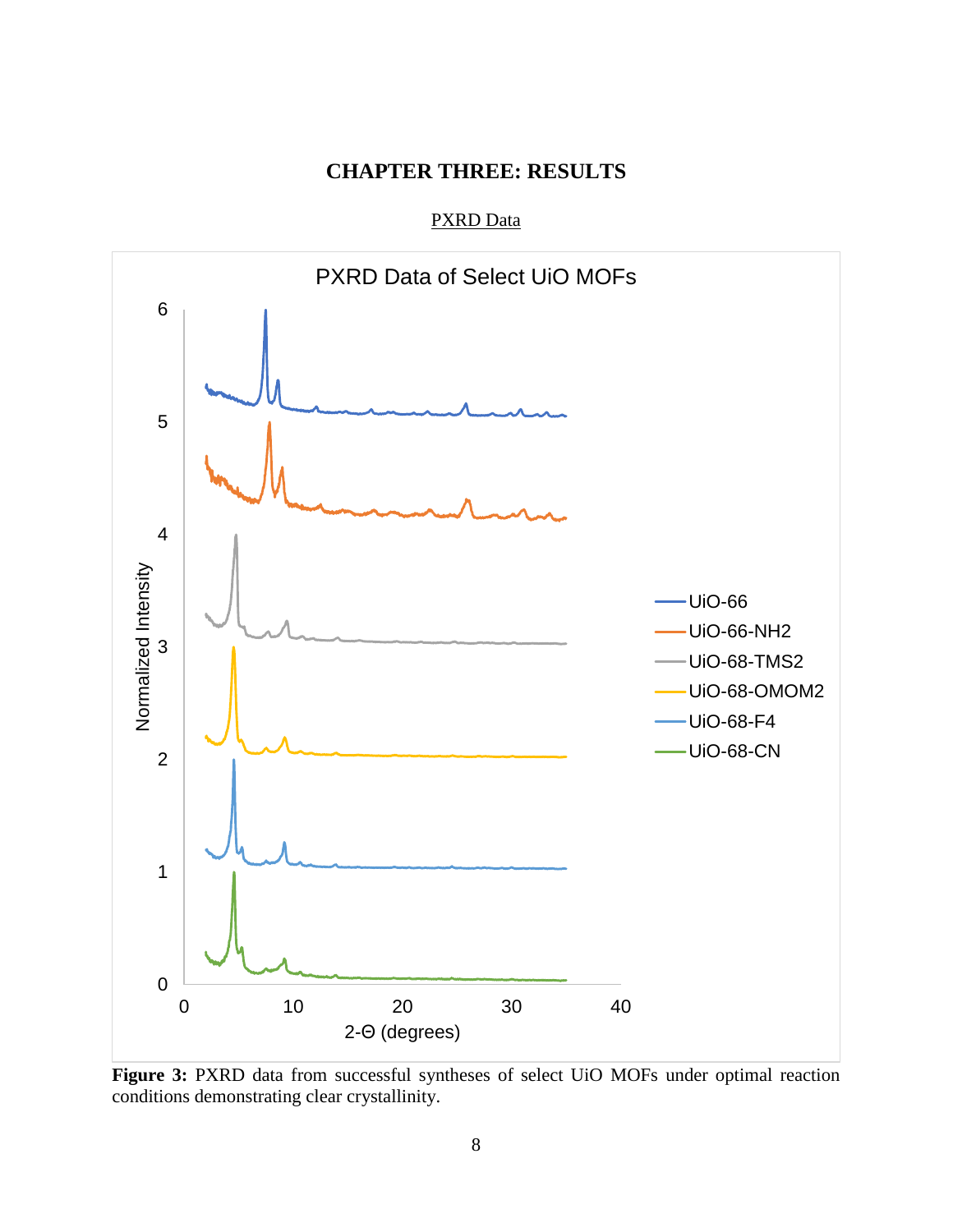

Figure 4: PXRD data from UiO-68-OMOM<sub>2</sub> products resulting from varying synthesis conditions as specified.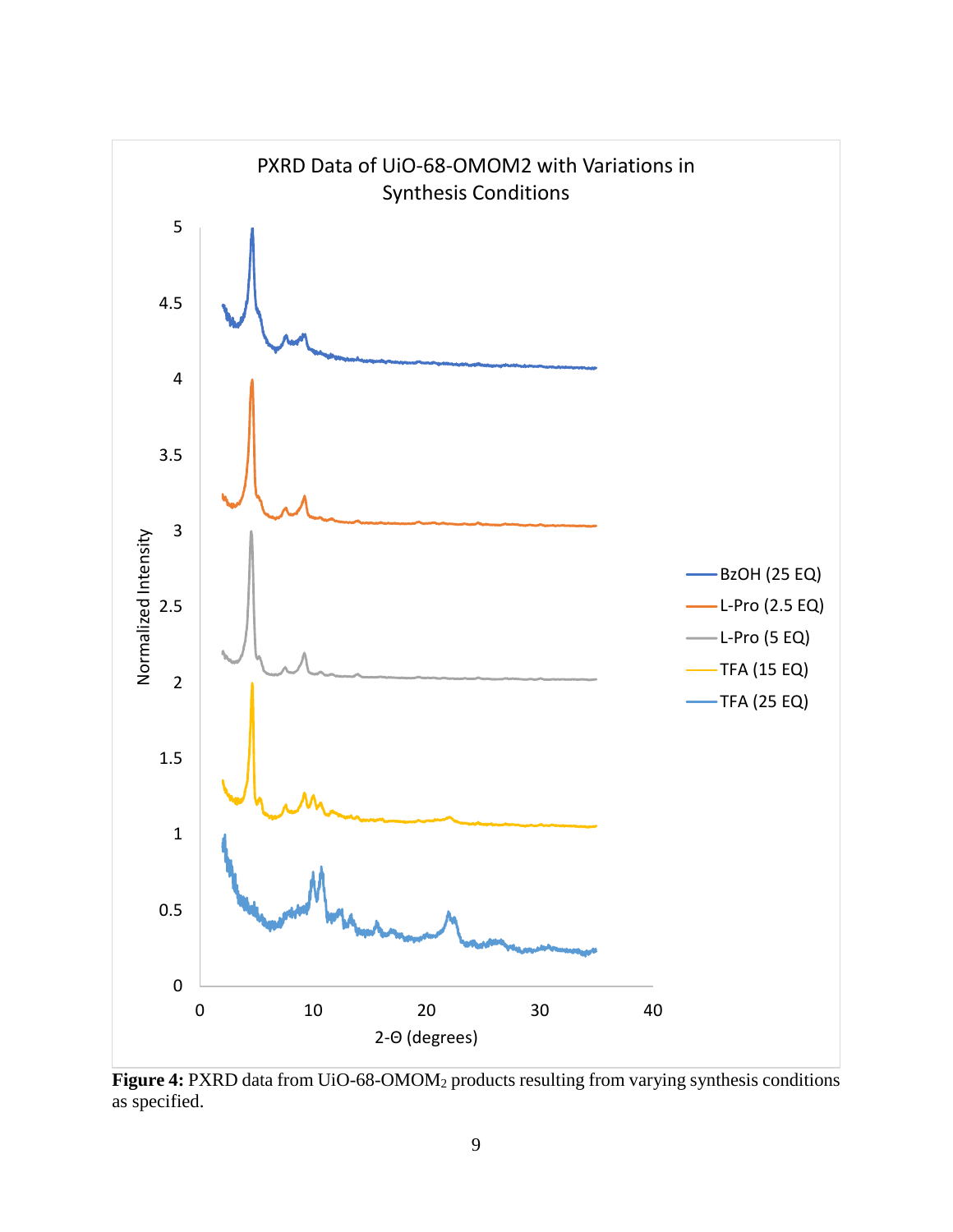## Physical Appearance



Figure 5: Powdered UiO-68-OMOM<sub>2</sub> products resulting from synthesis conditions as defined in Table 2.

| Label | <b>Acid</b> | EC) |
|-------|-------------|-----|
| A     | <b>BzOH</b> |     |
| ĸ     | <b>BzOH</b> | 25  |
|       | AcOH        | 120 |
|       | AcOH        | 200 |
| F     | L-Proline   | 2.5 |
|       | L-Proline   |     |
|       | <b>TFA</b>  |     |
|       | <b>TFA</b>  | 25  |

Table 2: Key to Figure 5, indicating the acid used during synthesis and its concentration.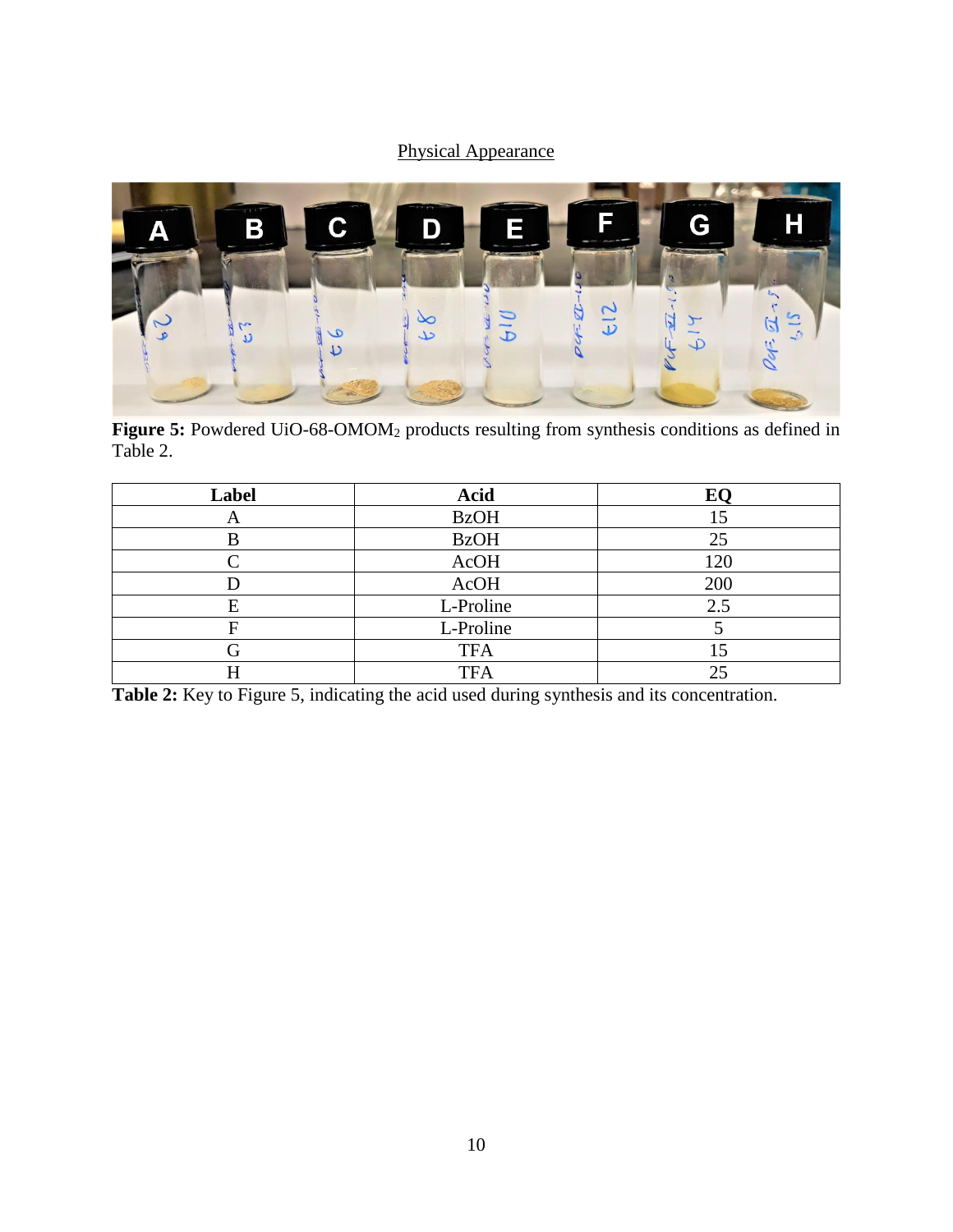



**Figure 6:** FTIR data from (a) OMOM<sub>2</sub> linker, (b) UiO-68-OMOM<sub>2</sub> in BzOH (25 EQ), and (c) UiO-68-OMOM<sup>2</sup> in L-Proline (5 EQ).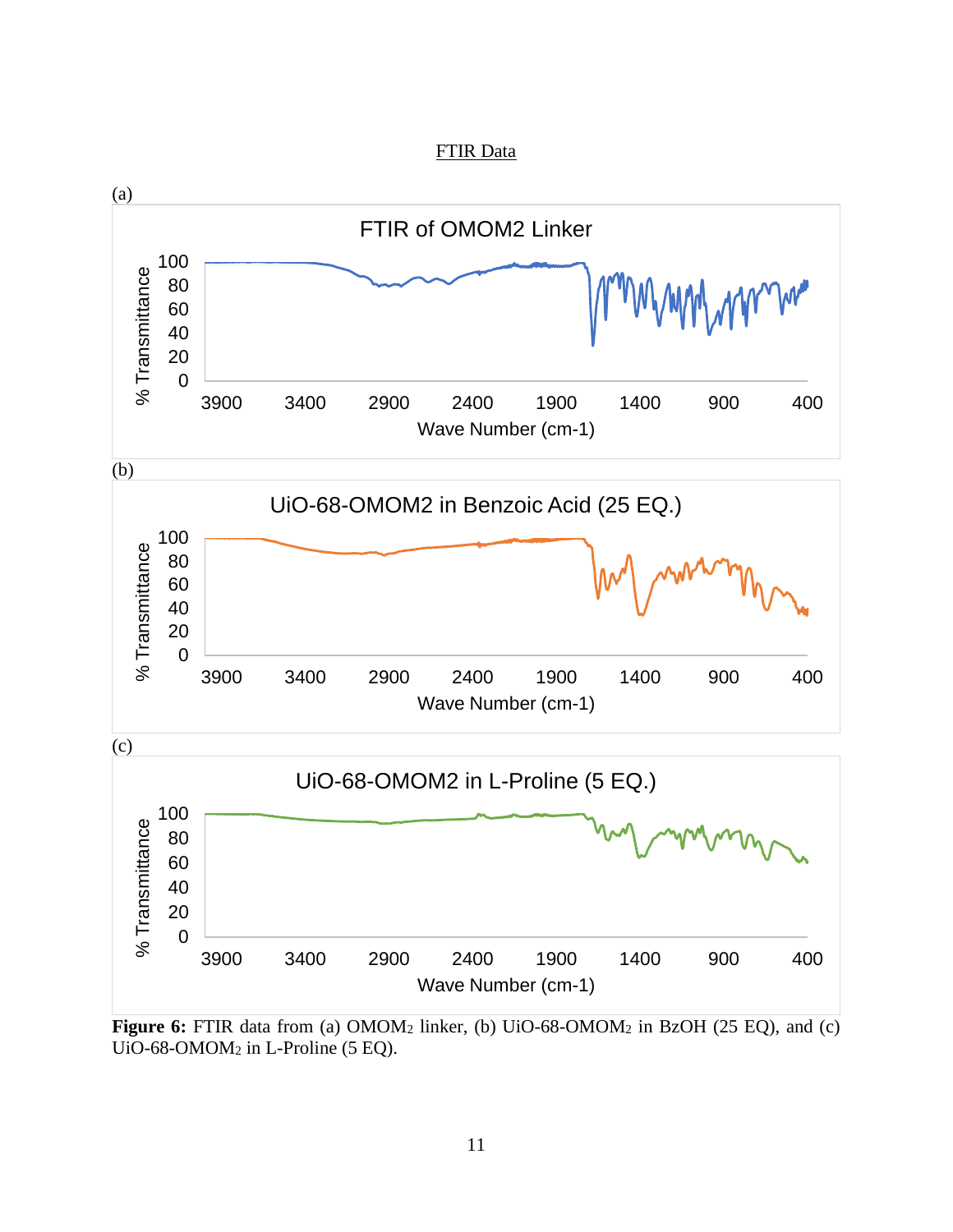#### <span id="page-15-1"></span>**CHAPTER FOUR: DISCUSSION**

<span id="page-15-0"></span>The purpose of the work was to determine whether or not the variety of functional groups shown in Figure 2 could be successfully incorporated into MOFs, thereby laying a foundation for the additional attachment of drug groups for release within the body upon specific stimulation.

UiO-66 and UiO-66-NH<sub>2</sub> were synthesized according to standard protocols as defined in the literature and here serve as examples of the desired PXRD readings of UiO-66-type compounds.<sup>13</sup> The peaks shown in the PXRD data in Figure 3 are consistent between the two compounds, indicating the formation of identical unit cells within both compounds. Therefore, the incorporation of the amino group did not disrupt formation of the MOF and was successfully incorporated.

The UiO-68-TMS<sub>2</sub> whose data is shown in Figure 3 was synthesized via a solvothermal reaction under the conditions defined in Table 1 in which the acid used was L-proline at a concentration of 2.5 EQ. The product consisted of white crystals with a dull sheen, and the yield was 68.9%. The PXRD data in Figure 3 shows an initial peak at an angle that is lower than that of the initial peaks of the UiO-66-type MOFs. This difference arises as a result of the increased length of the terphenyl linkers in the UiO-68-type MOFs as compared to the shorter single-ring linkers in the UiO-66-type MOFs, and is reflected across all of the UiO-68-type MOFs shown.

The UiO-68-F<sup>4</sup> and UiO-68-CN whose data are shown in Figure 3 were both synthesized via a solvothermal reaction under the conditions defined in Table 1 in which the acid used was TFA at a concentration of 25 EQ. The products consisted of white powders in both cases, and the yields were 60.2% and 54.5% respectively. The PXRD data reflects a unit cell structure identical to that of the other UiO-68-type MOFs shown, indicating good crystallinity and confirming the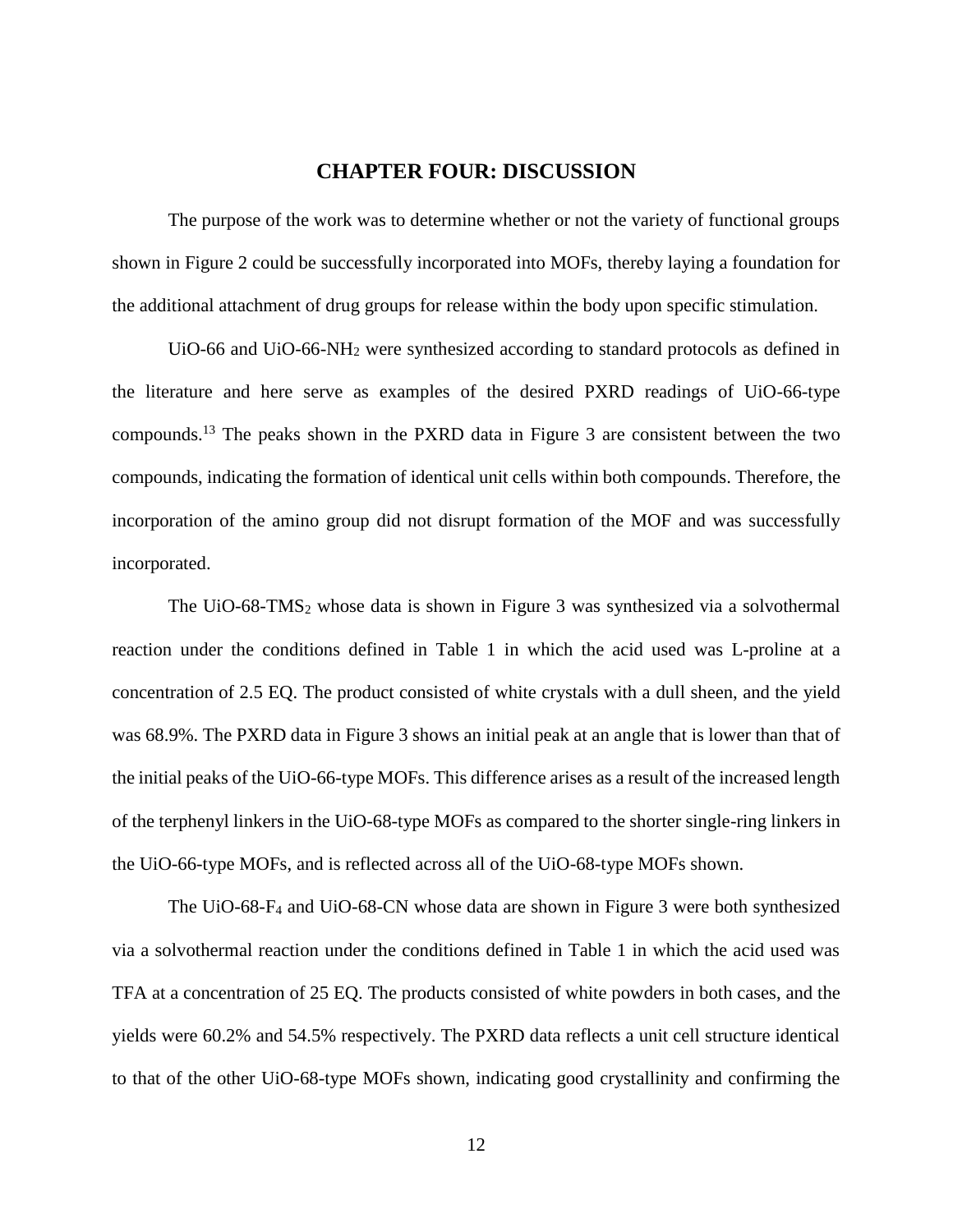lack of disruption to the structure despite the incorporation of the different functional groups.

The UiO-68-OMOM<sup>2</sup> whose data is shown in Figure 3 was synthesized via a solvothermal reaction under the conditions defined in Table 1 in which the acid used was L-proline at a concentration of 5 EQ. The product was a white powder that can be seen in Figure 5F, and the yield was 66.0%. The PXRD data reflects a unit cell structure identical to that of the other UiO-68-type MOFs shown, indicating good crystallinity and confirming the lack of disruption to the structure despite the incorporation of the OMOM functional group. The FTIR data from this compound is shown in Figure 6c, which shows a distinctly different FTIR pattern from that of Figure 6a which is the reading from the OMOM<sup>2</sup> linker alone, shown in Figure 2d. The comparative intensity of the carbonyl peak at  $1700 \text{ cm}^{-1}$  to the broad peak that extends throughout the  $3400 \text{ cm}^{-1}$  to  $2400 \text{ cm}^{-1}$  region between the two FTIR images will indicate the proportion of OMOM groups that were retained throughout the synthesis, although the visible differences do indicate that the compounds are distinct from one another and there does appear to be a distinct loss of the peak intensity at  $1700 \text{ cm}^{-1}$  which could indicate that there is not free linker in the product and that the linker is well incorporated into the product.

All of the UiO-68-OMOM<sup>2</sup> products whose data is shown in Figure 4 were synthesized via a solvothermal reaction under the conditions defined in Table 1 and the acids and concentrations used are there defined within the legend of Figure 4. All reactions resulted in a 66.0% yield. The 5 EQ L-proline product showed the best crystallinity as there is minimal noise across the entirety of the reading and the peaks are clearly defined, hence it being included in Figure 3 as the ideal UiO-68-OMOM<sup>2</sup> product for comparison against the other MOFs synthesized. The 2.5 EQ Lproline product is decent, although not quite as clean as that of the 5 EQ L-proline product. The color of both products is effectively the same. The 15 EQ TFA product shows a strong initial peak,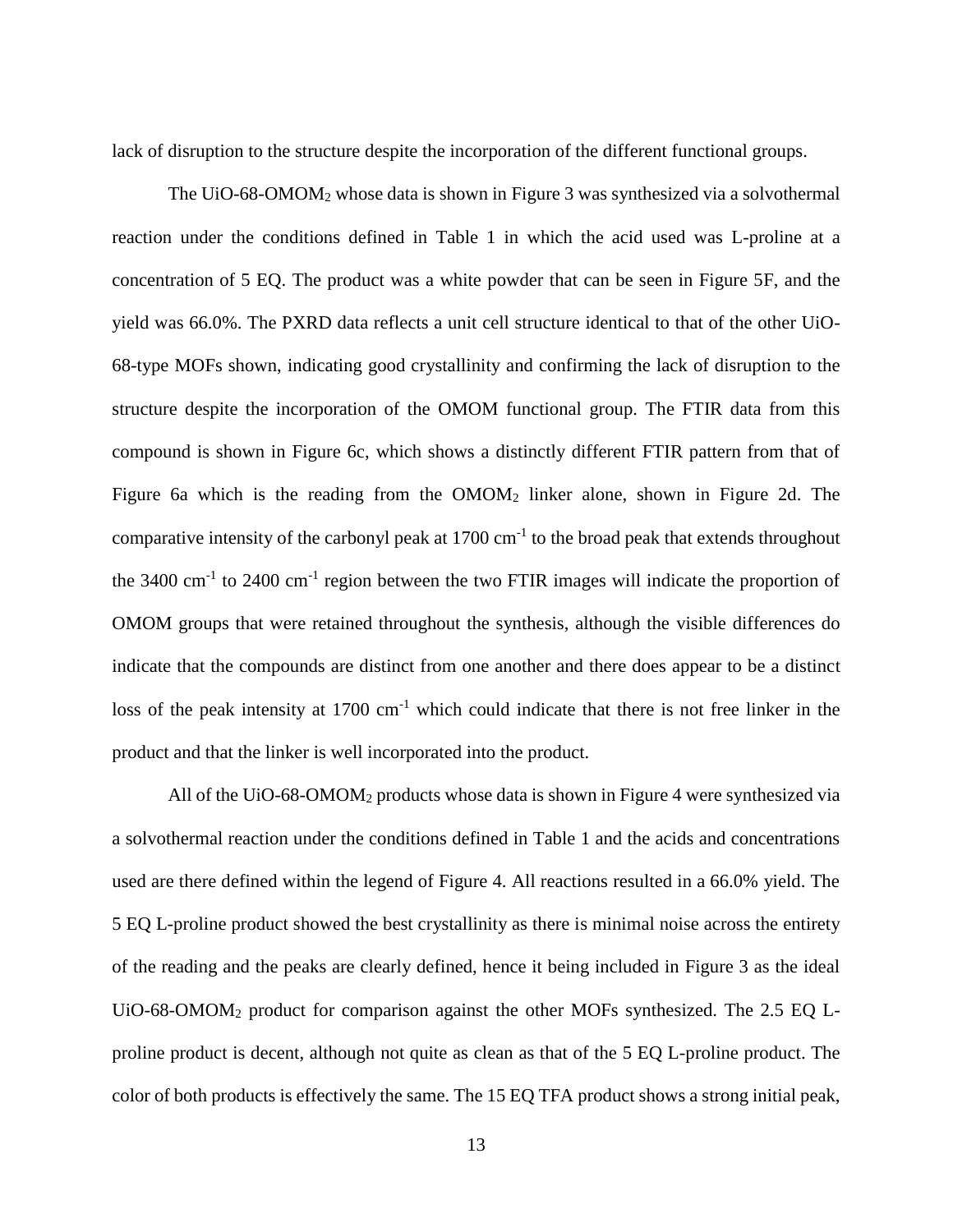but appears to develop patterns seen in the 25 EQ TFA product, which was not a success as it shows no initial peak and shows overall disorganization and lack of crystalline structure. Therefore, the 15 EQ TFA product may represent an incomplete synthesis with some starting materials present or a product that represents a reaction past the desired end-product, as seen in the completely degraded 25 EQ TFA product. Both TFA products show a strong yellow tone, which may be the color of the undesired product present (Figure 5G-H). Similarly, the 25 EQ benzoic acid product shows a somewhat less pronounced initial peak and the beginnings of the patterns seen in the 25 EQ TFA product, possibly indicating the same issues seen in the 15 EQ TFA product but with less MOF produced overall, resulting in the decrease of that initial peak's intensity. This is reflected in the FTIR data in Figure 6b, which illustrates an intermediate reading between that of the linker (Figure 6a) and the ideal synthesis product (Figure 6c). Therefore, it is likely that the reaction did not proceed to completion, which could explain the creamy yellow color of the product as seen in Figure 5B.

The PXRD data, FTIR data, and the physical differences in appearance between the UiO-68-OMOM<sup>2</sup> products indicate the degree of success of the various synthesis conditions in successfully incorporating the linker into a functional, crystalline MOF. It is apparent that the different acids and concentrations used do have an immediate impact upon the success of the synthesis, and that ideal conditions for different types of functional groups are different, as the differences in synthesis conditions for the MOFs whose data are displayed in Figure 3 indicate. The regularity of that data does indicate successful incorporation of all of the functional groups shown in Figure 2 into MOFs, and serves to reaffirm the importance of defining synthesis conditions for each type of functional group incorporated as there are differences amongst conditions used, as was illustrated in the differences between UiO-68-OMOM<sup>2</sup> products. This data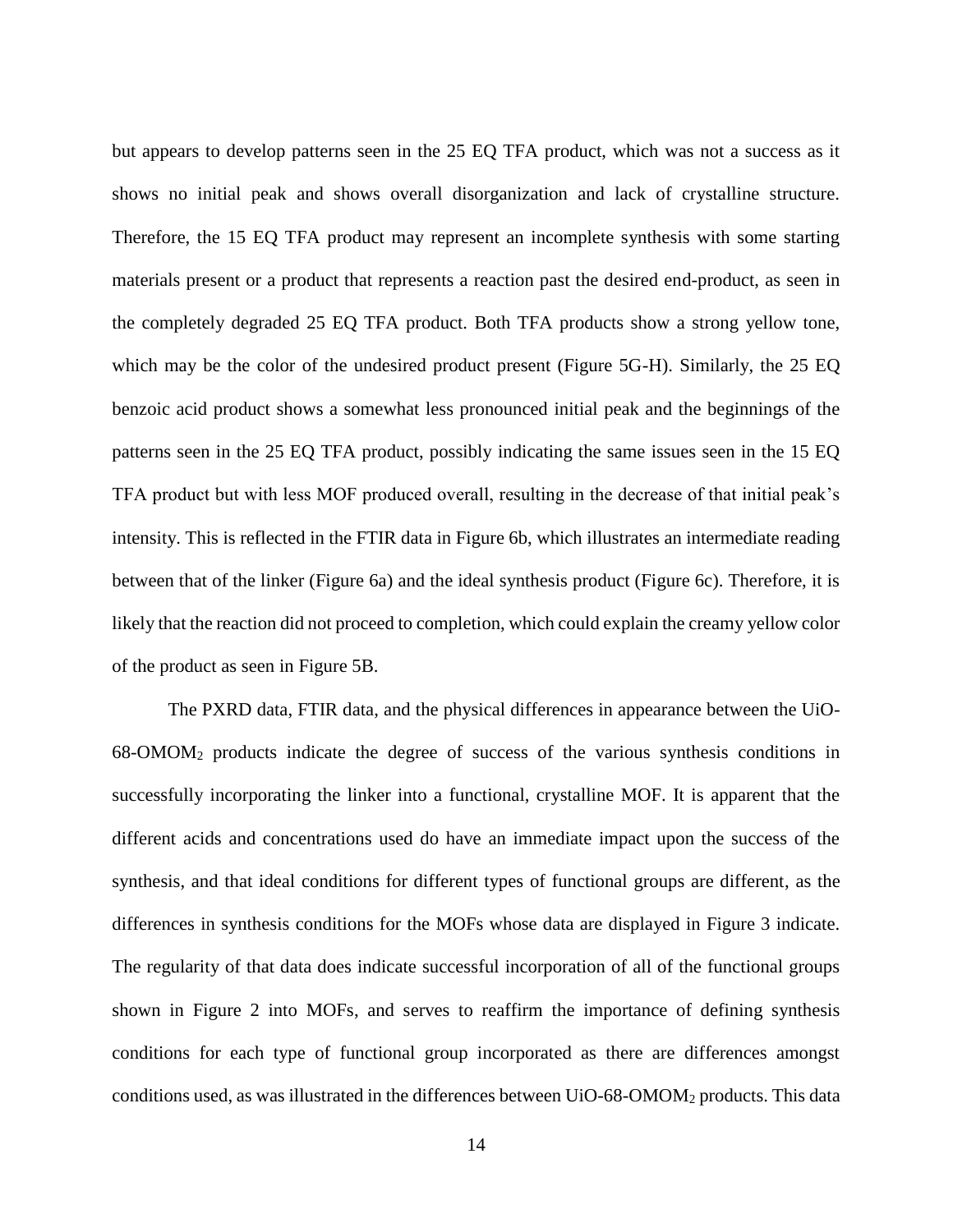affirms the need for determination of ideal synthetic conditions if MOF synthesis as one of the earliest steps in the complete creation of covalent MOF drug delivery systems such that developed synthesis protocols are efficient and result in the creation of the purest and most functional product possible. In terms of the covalent attachment of the drugs themselves, the variety of functional groups used represent many possibilities for pre- and post-synthetic covalent drug attachment.



**Figure 7:** Proposed *ortho*-nitrobenzyl caging reaction involving the release of 7-hydroxycoumarin from a terphenyl linker that would be incorporated into a UiO-68-type MOF.

One such proposed mechanism involving pre-synthetic attachment is the light-triggered *ortho*-nitrobenzyl (oNB) caging reaction, a photocatalytic process driven by exposure to UV light. The UV light catalyzes the reaction such that the oNB group undergoes excited-state intramolecular hydrogen transfer (ESIHT) with a hydrogen on the α-carbon on the adjacent "corner" of the benzene ring, resulting in electron redistribution in which a "cage" forms between the α-carbon and nitrogen and the effector group adjacent to the  $\alpha$ -carbon is released (uncaged), as shown in Figure 7.14,15 Such a method would allow a given drug group to be released upon specific stimulation by UV light, allowing for selective targeting of the area of the body in which the drug would be released as determined by the area of light exposure. This method of release is made all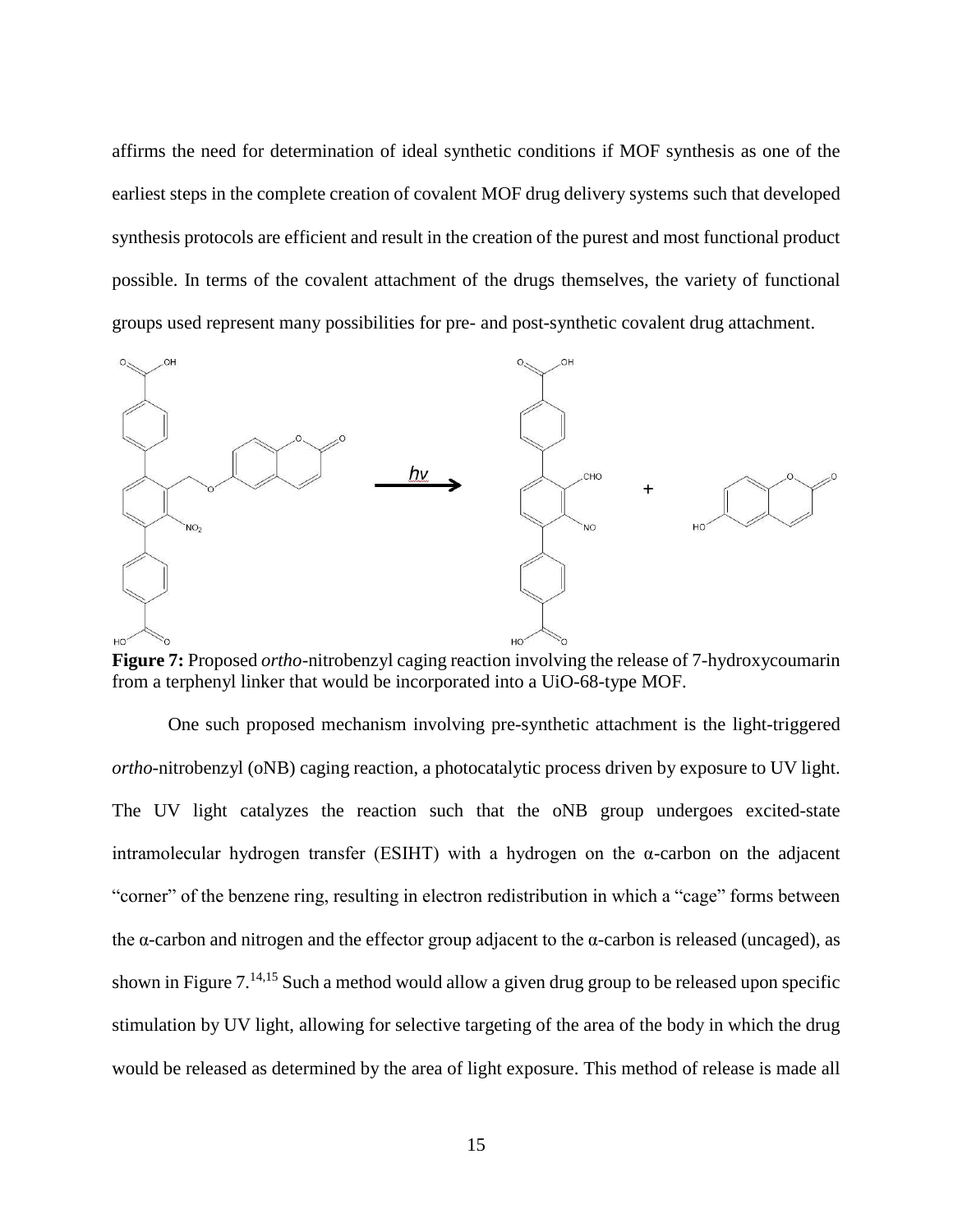the more feasible by the body's ability to interact with UiO MOFs without risk of toxicity and by the MOFs ability to be introduced into the body system as either a nanoparticulate liquid suspension or in a powdered form as is typically seen immediately following synthesis.<sup>9</sup>

A proposed synthesis of this compound was devised as depicted in Figure 8, and work was begun on the reaction 1.1 within the synthesis in which a formylation reaction results in the attachment of an aldehyde functional group to the dibromobenzene ring. The reaction itself proved to be difficult to successfully perform and consistently produced yields below 20%. Due to time constraints for the completion of this research project, the results of this work will not be discussed here, but instead are being pursued by organic synthesis collaborators and will be reported in future publications. Nonetheless, a drug delivery mechanism capable of drug release upon UV light exposure would only release the drug upon UV light stimulation and would not result in the sort of disparate dispersal throughout the tissues seen in current chemotherapeutic treatments, thereby avoiding collateral damage of healthy tissues as non-activated MOF particles would simply pass through the body intact.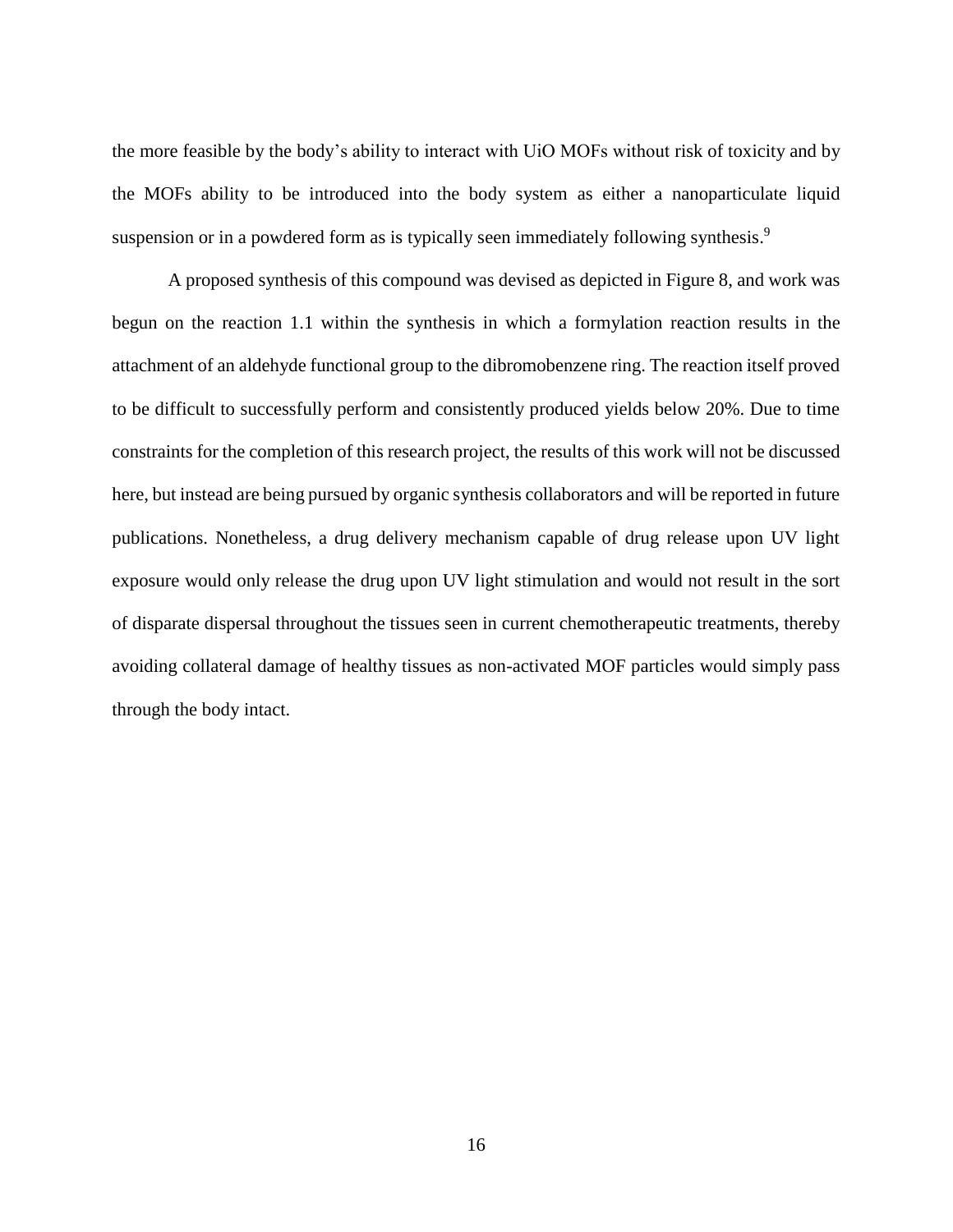

**Figure 8:** Proposed synthesis scheme for development of a linker capable of light-catalyzed drug release upon stimulation via UV light via an *ortho*-nitrobenzyl caging reaction.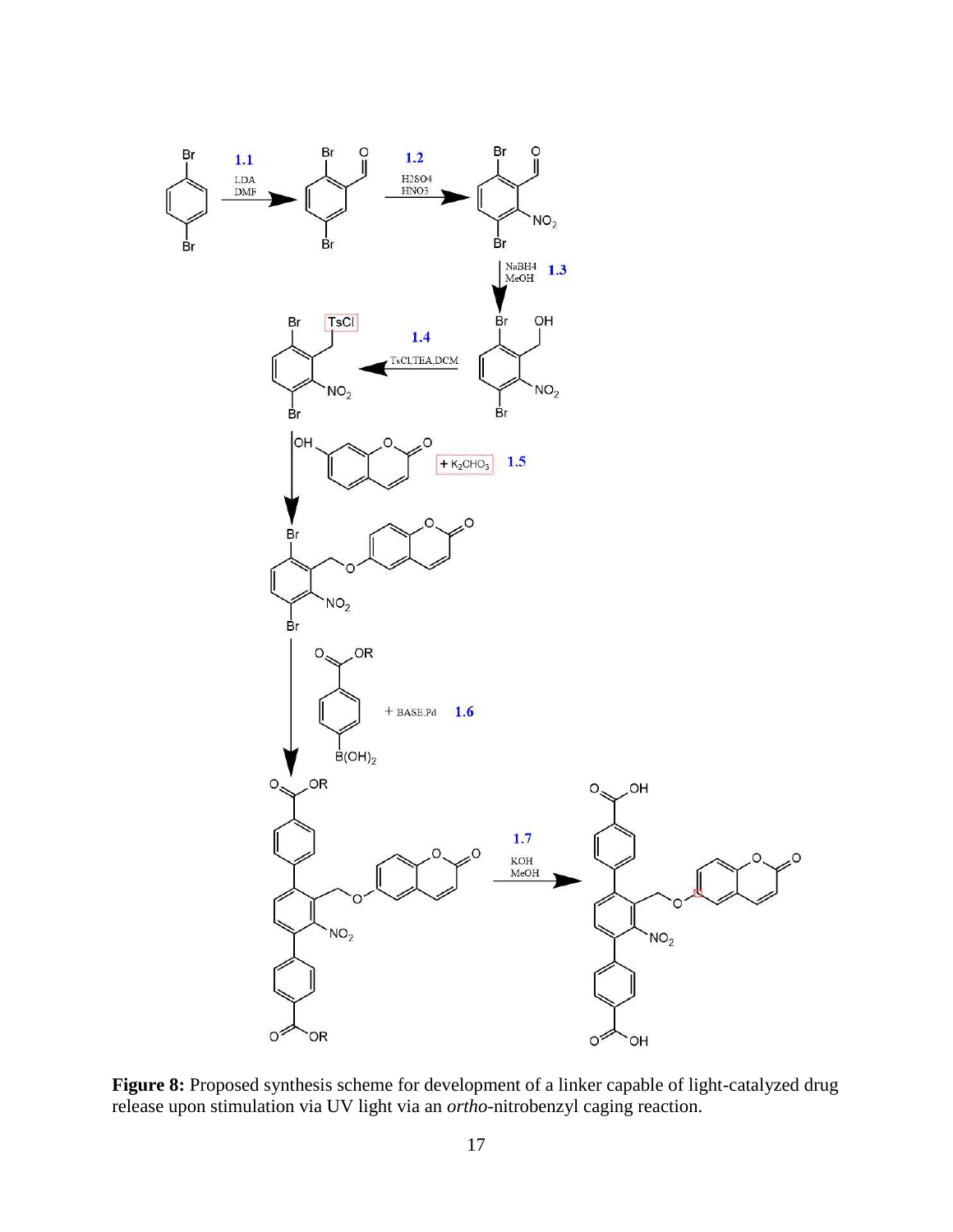#### **CHAPTER FIVE: CONCLUSION**

The objective of this work was the preparation of water-stable MOFs whose linkers are decorated with functional groups that have potential compatibility in drug delivery systems and to explore the efficacy of certain synthesis conditions in terms of the crystallinity of the MOF product. This work represents the first steps toward the development of MOFs featuring direct covalent attachment of anticancer drugs and fluorescent tags for their controlled release in the body. The results herein indicate the versatility of UiO MOFs in terms of the types of groups that might be incorporated and reaffirm the importance of defining specific synthesis conditions in order to achieve optimal purity and crystallinity. The targeted release mechanisms for which this research forms a basis represent new therapeutic possibilities within nanomedicine for the treatment of cancer. Such mechanisms as the light-triggered *ortho*-nitrobenzyl caging reaction confer a high degree of control over where and when the drug is released from the carrier MOF, which would allow for site-specific activation and reduce widespread damage to healthy tissues.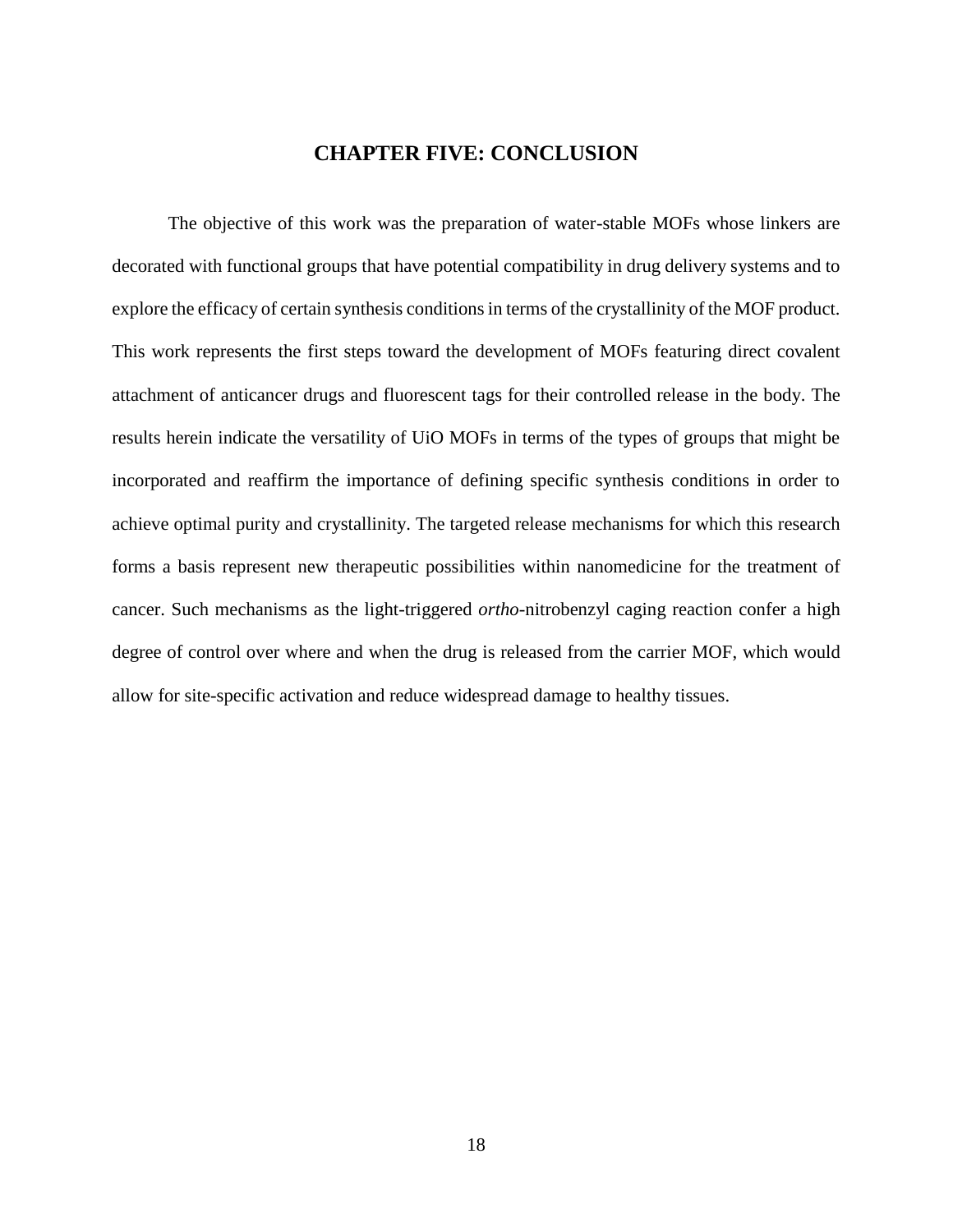#### <span id="page-22-0"></span>References

- 1. WHO | Cancer. *<http://www.who.int/mediacentre/factsheets/fs297/en/>* (accessed Apr 23, 2018).
- 2. Types of Cancer Treatment. *<https://www.cancer.gov/about-cancer/treatment/types>* (accessed Apr 24, 2018).
- 3. Gerlinger, M.; Rowan, A. J.; Horswell, S.; Larkin, J.; Endesfelder, D.; Gronroos, E.; Martinez, P.; Matthews, N.; Stewart, A.; Tarpey, P.; Varela, I.; Phillimore, B.; Begum, S.; McDonald, N. Q.; Butler, A.; Jones, D.; Raine, K.; Latimer, C.; Santos, C. R.; Nohadani, M.; Eklund, A. C.; Spencer-Dene, B.; Clark, G.; Pickering, L.; Stamp, G.; Gore, M.; Szallasi, Z.; Downward, J.; Futreal, P. A.; Swanton, C. Intratumor heterogeneity and branched evolution revealed by multiregion sequencing. *The New England Journal of Medicine* **2012***, 366*, 883.
- 4. Zugazagoitia, J.; Guedes, C.; Ponce, S.; Ferrer, I.; Molina-Pinelo, S.; Paz-Ares, L. Current Challenges in Cancer Treatment. *Clinical Therapeutics* **2016***, 38*, 1551-1566.
- 5. Jabir, N.R.; Anwar, K.; Firoz, C.K.; Oves, M.; Kamal, M.A.; Tabrez, S. An overview on the current status of cancer nanomedicines. *Current Medical Research and Opinion* **2018***, 34*, 911-921.
- 6. Keskin, S.; Kizilel, S. Biomedical Applications of Metal–Organic Frameworks. *Industrial Engineering and Chemistry Research* **2011**, *50*, 1799-1812.
- 7. Hiroyasu Furukawa; Kyle E. Cordova; Michael O'Keeffe; Omar M. Yaghi The Chemistry and Applications of Metal-Organic Frameworks. *Science* **2013***, 341*, 1230444.
- 8. Rowsell, J. L. C.; Yaghi, O. M. Metal–organic frameworks: a new class of porous materials. *Microporous and Mesoporous Materials* **2004***, 73*, 3-14.
- 9. Lazaro, I. A.; Forgan, R. S. Application of zirconium MOFs in drug delivery and biomedicine . *Coordination Chemistry Reviews* **2018***, 380*, 230-259.
- 10. Lan, G.; Ni, K.; Lin, W. Nanoscale metal–organic frameworks for phototherapy of cancer. *Coordination Chemistry Reviews* **2019**, *379*, 65-81.
- 11. Chauhan, A. Powder XRD Technique and its Applications in Science and Technology. *Journal of Analytical & Bioanalytical Techniques* **2014***, 5*, 1-5.
- 12. How an FTIR Spectrometer Operates. *[https://chem.libretexts.org/Core/Physical\\_and\\_Theoretical\\_Chemistry/Spectroscopy/Vibrati](https://chem.libretexts.org/Core/Physical_and_Theoretical_Chemistry/Spectroscopy/Vibrational_Spectroscopy/Infrared_Spectroscopy/How_an_FTIR_Spectrometer_Operates) [onal\\_Spectroscopy/Infrared\\_Spectroscopy/How\\_an\\_FTIR\\_Spectrometer\\_Operates](https://chem.libretexts.org/Core/Physical_and_Theoretical_Chemistry/Spectroscopy/Vibrational_Spectroscopy/Infrared_Spectroscopy/How_an_FTIR_Spectrometer_Operates)* (accessed Apr 24, 2018).